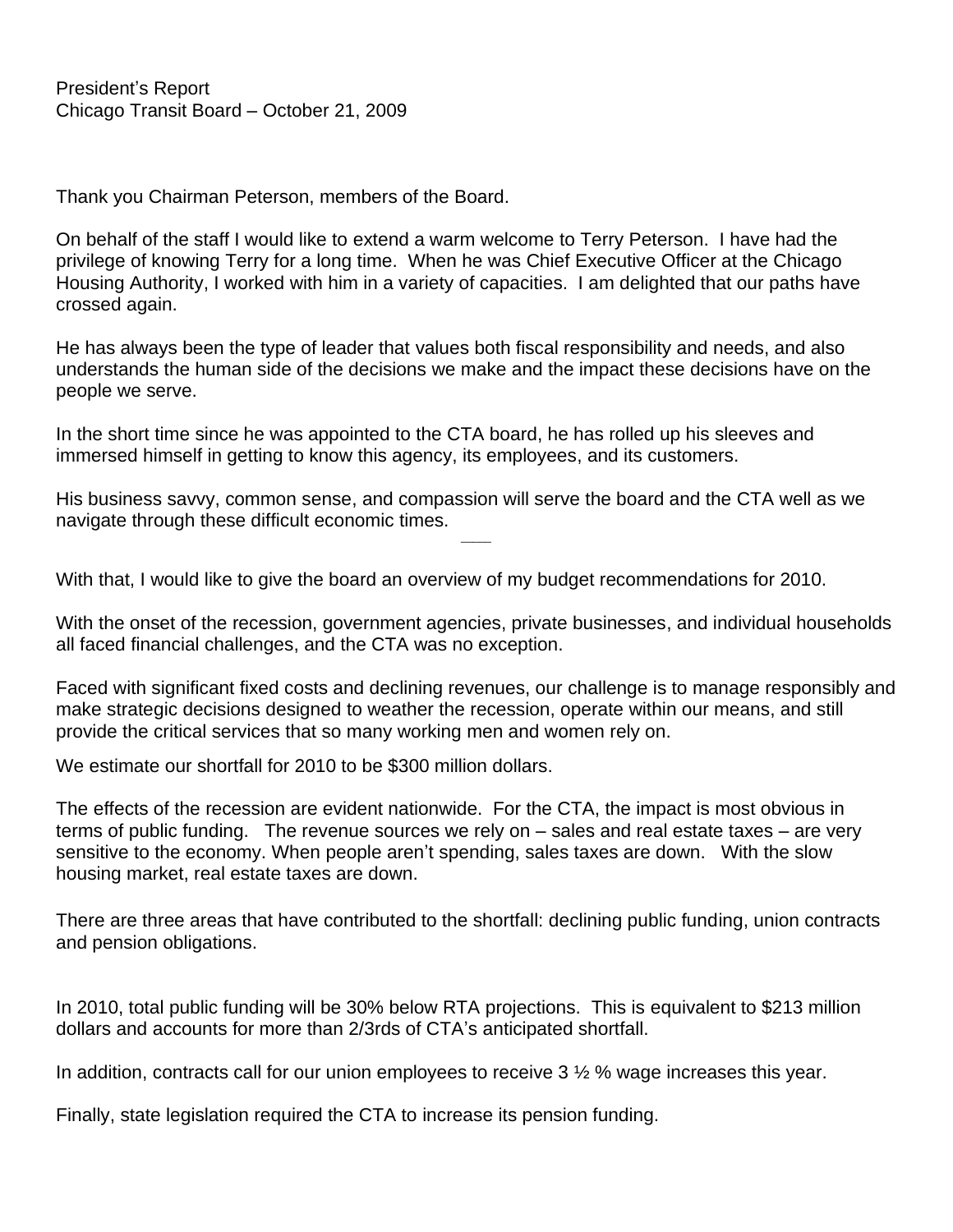The CTA first looked internally to reduce costs and operate more efficiently. There have been substantial administrative cuts made over the last few years, but we went back and cut deeper.

These initiatives include:

- o aggressive overtime management
- o hiring freezes on non-essential personnel
- o reduction of departmental budgets
- o reducing contracts
- o strategic capital investments to produce operating savings

We are also asking our non-union employees to take up to 12 furlough days. Their holidays will be unpaid. Once again non-union employees won't get raises. We are also eliminating up to 100 nonunion jobs.

We have a hard-working, dedicated team and I know these measures will be very unpopular. But furlough days are the new reality for both the public and private sectors.

In this economy, where taxpayers, our riders and the general public are all suffering, the responsible thing is for CTA to do all it can internally before considering steps that would impact riders.

With the proposed job reductions, CTA will have reduced its non-union workforce by 19% since 2007.

By contrast, the union employees have fared much better. They've been relatively untouched by layoffs. They have not experienced furlough days or unpaid holidays and they've continued to get raises. Union employees received 3% raises in 2009 and are due to receive 3.5% increases in 2010.

We're asking the unions to be part of the solution, and we have met with leadership to ask their cooperation in reducing costs for 2010. With nearly 90% of the CTA's workforce unionized, we need their participation to reduce our labor costs.

Whether you are talking about the City, the Sun-Times, or any number of corporations, unions have stepped up to the plate to help organizations survive this economy. From my perspective, it is far better for employees to make salary concessions than for us to have to eliminate service and all the positions that support it.

Through internal cuts, we were able to reduce our shortfall by \$32 million dollars. Next, we made the difficult decision to transfer \$90 million dollars in eligible capital funds to the operating budget to help cover the shortfall. The transfer of capital funds to operating will slow continued progress toward a state of good repair but is prudent given the current economy. We wanted to do all we could to lessen the impact on our customers.

For the remaining \$178 million dollar shortfall, we have looked at a menu of options that includes union action to help reduce costs; legislative action, such as allowing some flexibility with spending state capital funds; fare increases; and restructuring service to reduce costs and operate more efficiently.

By making those hard choices, we were able to reduce expense and generate enough new revenue to propose a balanced budget of \$1.28 billion dollars.

Knowing that our riders are struggling through this economy as much as we are, the CTA was reluctant to consider actions that could hurt customers. Our main objective was to manage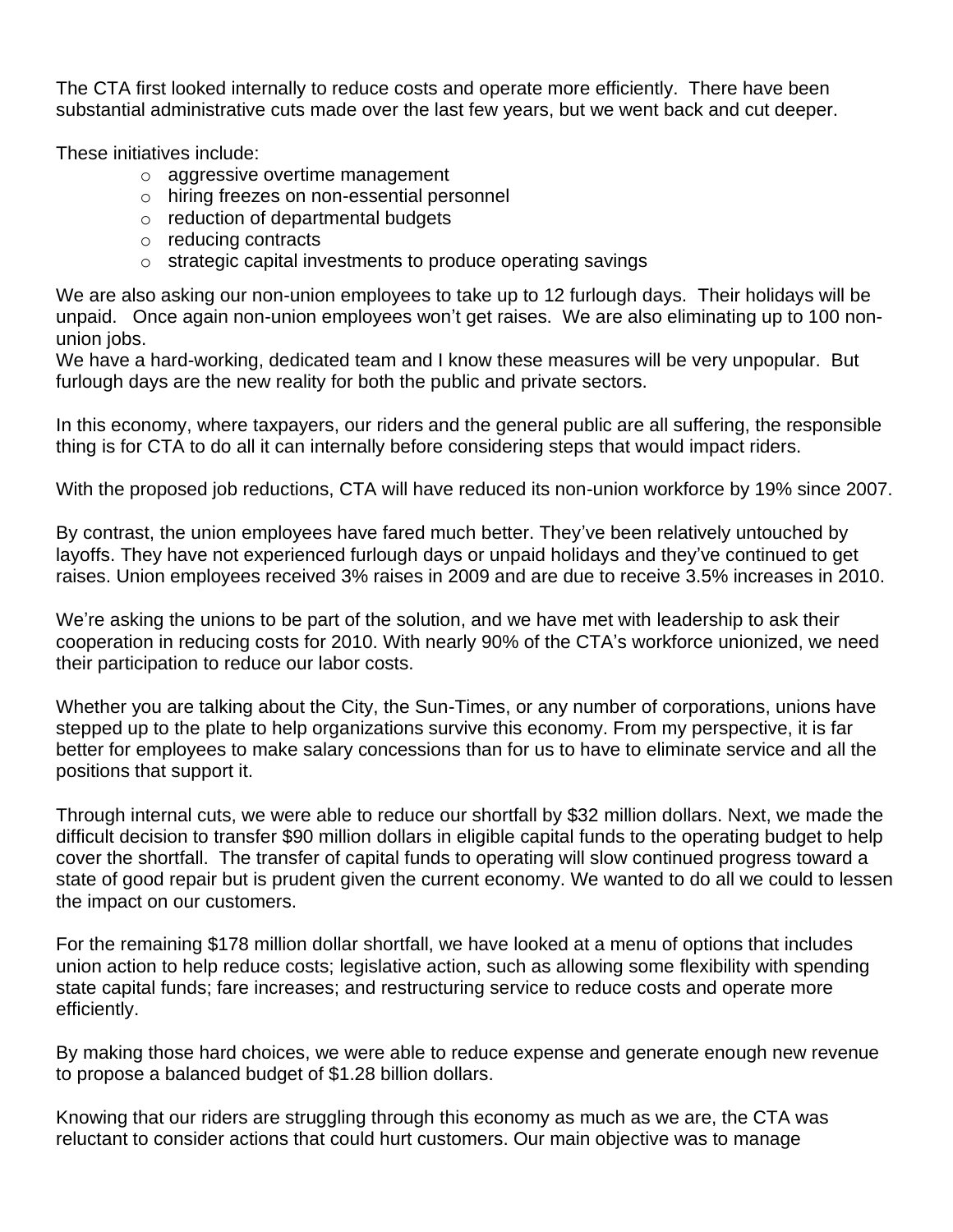responsibly and develop a plan that will allow us to reduce operating costs and weather this recession without decimating the system.

Our plan was designed to retain as much service as we can, while reducing costs. It was also designed to provide additional management and maintenance efficiencies.

Although we couldn't avoid a fare increase, we designed a proposal that still provides a range of options for customers. We are limiting the fare increase for regular bus service and establishing a surcharge for faster, premium services. Customers can choose if they want to pay an extra fee for a faster mode of travel.

The proposed bus fare is \$2.50, which is a 25 cent increase from the previous cash fare and a 50 cent increase for those who pay with fare media.

For all rail service and 19 express bus routes we are recommending an increase to \$3. Rail service and express routes provide faster service, with fewer stops.

Reduced fares will not change.

Although fares will rise, we will still offer multiple pass options that provide better value than singleride fares.

When developing the service plan, our guiding principles were:

- o Maintain as much service as possible for those who can least afford to go without.
- o Minimize the impact during peak hours.
- $\circ$  Maintain key regional connections to maintain the system's integrity.
- o Maximize the efficiency of all bus routes and rail lines. In doing this we wanted to provide the most service within our budget and also better manage our resources during off-peak hours.
- $\circ$  Finally, we wanted to spread the burden in an equitable manner and adhere to all appropriate federal guidelines.

Under our proposed plan, we will maintain all rail routes and all bus routes except for nine express routes that have a corresponding local route.

It was also important to preserve service for those third-shift workers who have few options other than public transit. As a result, our overnight OWL service will not change.

We've tried to preserve as much rush hour service as possible since one of our primary functions is to get people to and from work. We're following a model similar to that used by the airline industry. To maximize capacity, we will schedule service so that vehicles are used more effectively. We will tightly manage our resources.

The CTA currently develops schedules based on carrying 60 passengers per bus in peak periods and 40 passengers per bus at other times. The new standard will be scheduled based on 60 passengers per bus at all times. The impact will be more noticeable in off-peak hours than at peak periods.

What this means for customers is that they may have a longer wait and that they will be less likely to get a seat. Both buses and trains will be at capacity at all hours. Our Bus Tracker system will be an